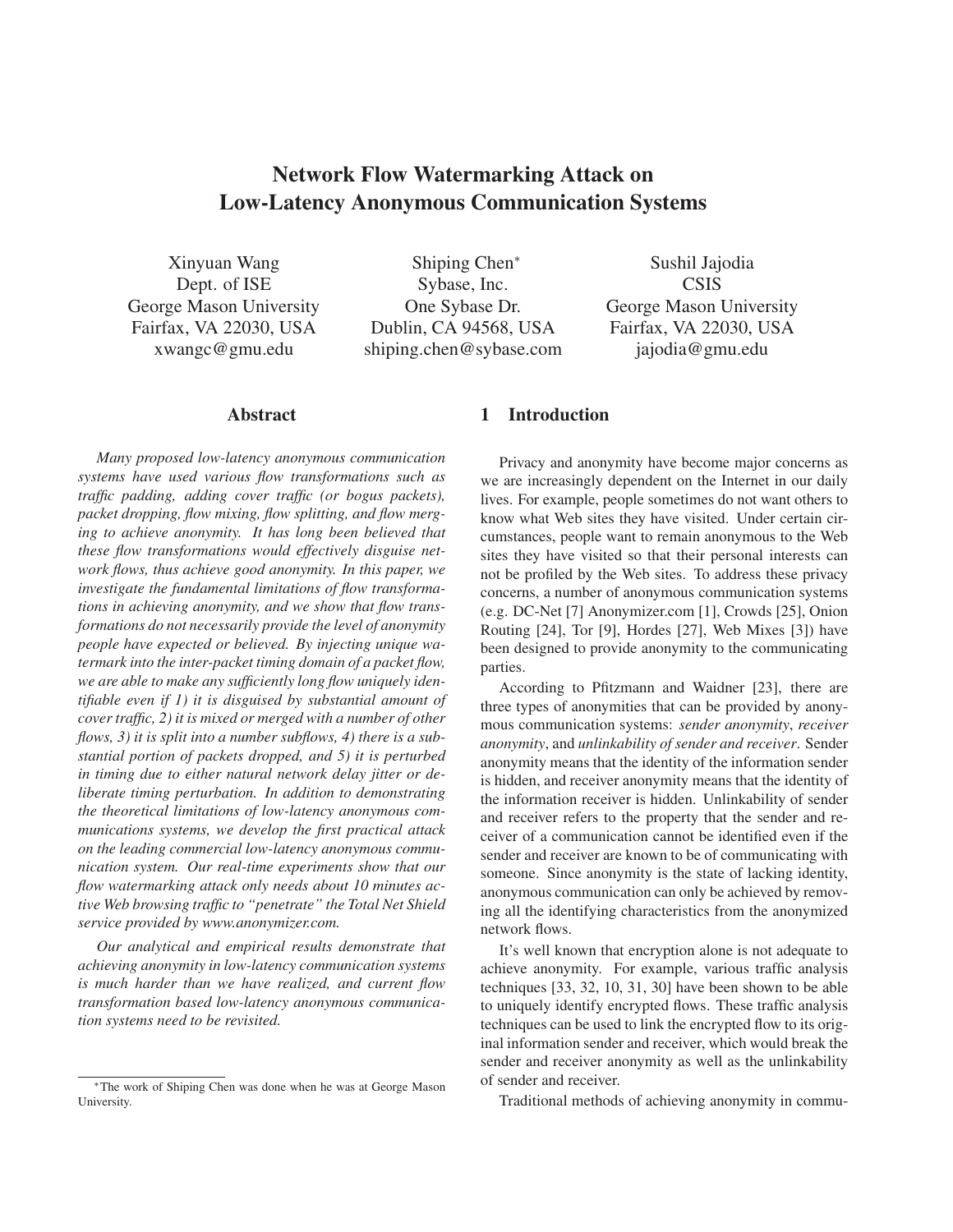nication include using proxies [24, 25, 9], MIXes [6, 17, 3], and various other flow transformations such as adding cover traffic, packet dropping, flow mixing, flow splitting, and flow merging. Since these flow transformations drastically change the original network flow, it is generally believed that these flow transformations would remove most, if not all, identifying characteristics of the original flow and make it indistinguishable from some other independent network flow. For example, cover traffic has long been believed to be able to prevent the adversary from using traffic analysis to uniquely identify the covered flow and link the information sender and receiver. A number of works [16, 15, 12] have used cover traffic to achieve anonymity. In addition, Blum *et al.* [5] claimed that a packet flow would become indistinguishable from other independent packet flows if the ratio of the cover traffic added to the original flow reaches certain threshold. They further claimed that their hardness result regarding the traffic analysis holds true even if the adversary is active.

In this paper, we investigate the fundamental limitations of flow transformations in anonymizing packet flows by taking the role of active adversary. If we can uniquely identify a packet flow in spite of various flow transformations, we could link the anonymized packet flow to its original flow thus break the anonymity. We exploit one fundamental limitation of low-latency anonymous communication systems – low-latency anonymizing systems do not eliminate the packet timing correlation between the anonymized flow and the original flow. Therefore, there exists mutual information in the packet timing domain between the anonymized flow and the original flow. Such mutual information forms the very foundation for the unique identification and tracking the anonymized flow.

The key technique we use in our investigation is to transparently watermark the packet flow by slightly adjusting the timing of selected packets. If the embedded unique watermark survives various flow transformations, the watermarked network flow can be uniquely identified and thus linked to it original sender and receiver. This network flow watermarking technique can be used to attack lowlatency anonymous communication systems without global monitoring capability. To break the unlinkability of sender and receiver, we only need to monitor and perturb the network flows to and from potential senders and receivers we would like to verify. For example, a malicious Web site could watermark the Web traffic returned to its visitors, and determine if some suspected user has visited its Web site by checking if that user has received the (potentially anonymized) watermarked traffic. With appropriate monitoring capability, our flow watermarking technique can also be used to attack the sender and receiver anonymity.

By developing a novel flow watermarking technique, we discover a rather surprising result on the inherent limits of flow transformations in anonymizing long network flows. Our analysis shows that adding cover traffic, dropping packets, mixing or merging with other flows, and splitting into multiple subflows, do not necessarily make a long network flow indistinguishable from other independent flows. In fact, a sufficiently long flow could be uniquely identified through our flow watermarking technique even if the amount of cover traffic added is many times more than the number of original packets. This result is in contrast to many people's intuition – ours included. Our claims are backed by extensive offline experimental results and real-time experimental results on a leading commercial anonymizing service. In particular, we were able to "penetrate" the Total Net Shield, the "ultimate solution in online identity protection" of www.anonymizer.com, with our flow watermarking technique. We only needed less than 11 minutes of active surfing traffic from www.usatoday.com to achieve virtually 100% true positive rate and less than 0.3% false positive rate at the same time in linking the sender and receiver of the Web traffic that was anonymized by the Total Net Shield of www.anonymizer.com. Our analytical and empirical results demonstrate that 1) the anonymity provided by low-latency anonymous communication systems is fundamentally limited, 2) there exists practical attack to break the anonymity provided by existing low-latency anonymous communication systems, and 3) existing lowlatency anonymous communication systems need to be revisited.

The rest of this paper is organized as follows. In Section 2, we elaborate the relation between the network flow identification and anonymous communication and review common flow transformations used in low-latency anonymous communication systems. In Section 3, we present our interval centroid based flow watermarking scheme. In Section 4, we present and analyze a few key properties of the watermarking scheme. In Section 5, we empirically validate our findings through real-time experiments on www.anonymizer.com and offline simulations. In Section 6, we review related works. In Section 7, we conclude the paper.

# **2 Network Flow Identification and Anonymous Communication**

In this section, we formulate the network flow identification problem in the context of network information flow, and elaborate on the relationship between the network flow identification and anonymous communication by reviewing the flow transformations used in existing anonymous communication systems.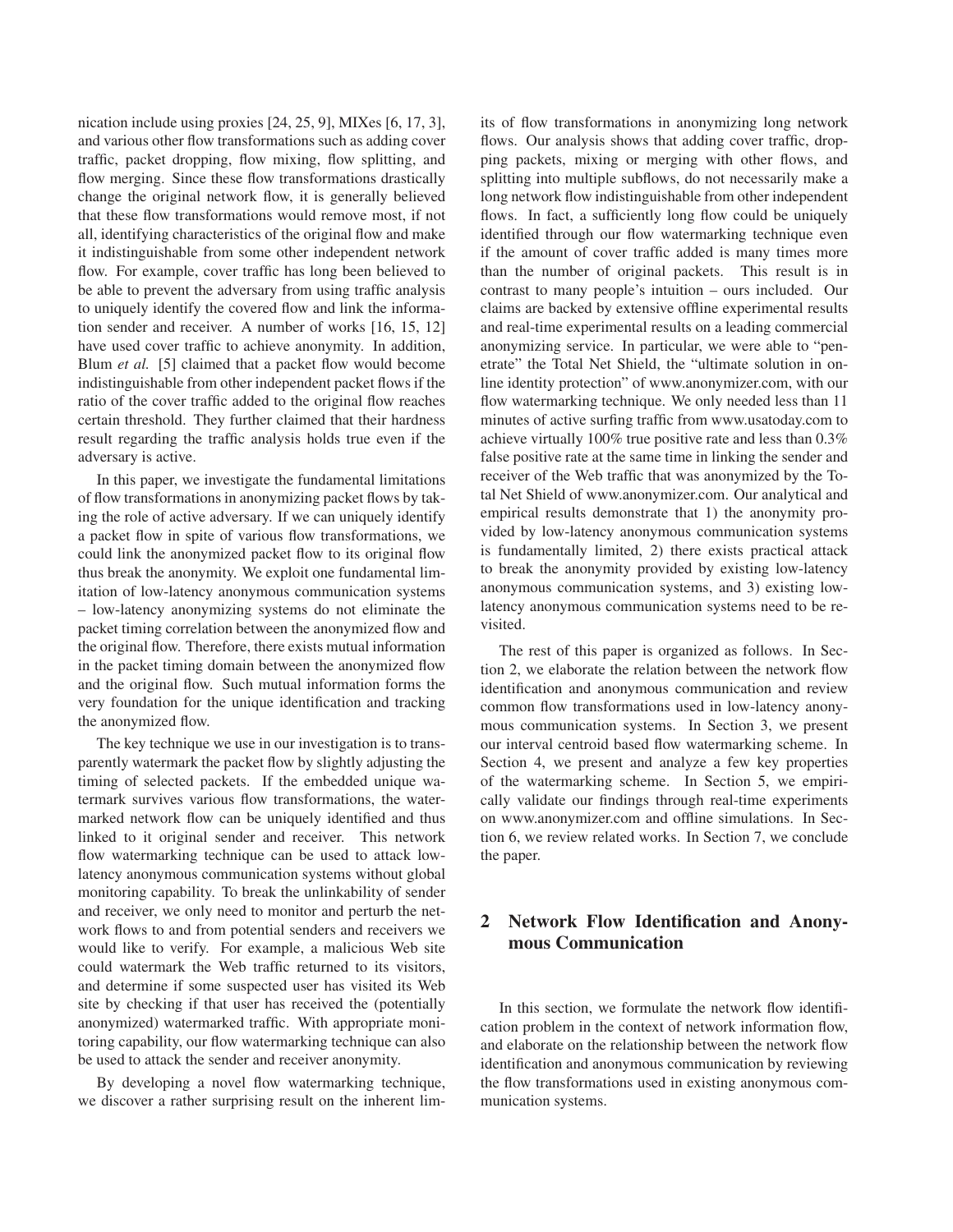# **2.1 Network Information Flow and Network Flow Identification**

A network generally has multiple network flows between different nodes. Some network flows are essentially correlated with each other in that they are part of the transmission of the same information. For example, multicast flows from the same source are essentially correlated if they convey the same information. All of the connections in a connection chain across stepping stones are essentially correlated since those connections have the same essential payload even if the payload is encrypted.

Here we use *network information flow* to represent the transmission path of some information along the network. Therefore, any communication between different nodes in a network, whether it has single or multiple sources/destinations, is a network information flow. A network information flow may consist of multiple network flows which may appear very different due to various flow transformations. As indicated by the multicast example, a network information flow is not necessarily linear.

A generic problem of network information flow is how to determine those network flows that belong to any particular network information flows. We define this problem as the *network flow identification problem*.

Network flow identification is inherently related to anonymous communication whose goal is to conceal the true identities and relationships among the communicating parties. For example, if we can identify and authenticate those network flows that belong to any particular network information flow, we will be able to link a network flow to its information source and destination. Thus, we can link the information sender and receiver.

# **2.2 Anonymous Communication and Transformations of Network Flow**

To conceal the true identities and relationships among the communicating parties, anonymous communication systems usually mix multiple network information flows among multiple communicating parties and transform each network flow substantially. If the transformed network flows do not have any identifying characteristics that can be linked to their information sources or destinations, anonymity will be achieved.

Existing network flow transformations used by current anonymous communication systems can be broadly divided into two categories: *intra-flow transformations* and *interflow transformations*. The intra-flow transformations are those transformations that are within the boundary of the flow without involving any other flow during the transformation. Inter-flow transformations are those that involve more than one flow.

Figure 1 illustrates most common forms of intra-flow transformation: *adding chaff*, *packet dropping*, and *repacketization*. Here we assume that all the network flows have been encrypted, and we do not show the timing perturbation and packet reorder in the figure. Reordering of encrypted packets is equivalent to timing perturbation of encrypted packets from an outsider's point of view, and a number of works [33, 32, 10, 30, 29] have addressed the timing perturbation of encrypted flows. Here, chaff refers to any bogus packet added to the flow that was not part of the original flow. For example, any cover traffic used in anonymous communication systems [12, 15] is chaff. Packet dropping can happen naturally, but it can be introduced deliberately as an effort to achieve anonymity [19]. Repacketization can either combine two or more closely adjacent packets into a larger packet or split a packet into multiple smaller packets. Both forms of repacketization can occur naturally and be triggered deliberately. For example, SSH is known to combine closely adjacent packets into larger packets. IP fragmentation happens when the packet size is larger than the Maximum Transmission Unit (MTU) along the transmission path. Without considering the packet size, we can view two forms of repacketization as either chaff or de-chaff.

Figure 2 illustrates most common forms of inter-flow transformation: *flow mixing*, *flow splitting* and *flow merging*. Flow mixing refers to mixing some flow  $f_0$  with some unrelated flows:  $f_1, \ldots, f_n$  to generate mixed flow  $f'_0$ . To further frustrate any flow correlation, a flow  $f_0$  could be split into multiple subflows:  $f_0^1, \ldots, f_0^n$ , which could be later merged. The difference between flow mixing and flow merging is that flow mixing combines a flow with unrelated flows, and flow merging combines a flow with flows that belong to the same network information flow. When all of the network flows are encrypted, flow mixing and flow merging appear the same. Furthermore, the flows  $f_1, \ldots, f_n$ mixed with flow  $f_0$  in Figure 2a (flow mixing) and flows  $f_0^2, \ldots, f_0^n$  merged with flow  $f_0^1$  in Figure 2c (flow merge) can be thought as chaff added to flow  $f_0$  and  $f_0^1$ , respectively. On the other hand, flow splitting can be thought as a form of packet dropping (or de-chaffing) from the subflow's point of view.

Since these flow transformations would change one flow into a very different flow, many people intuitively believe that these changes would make one flow virtually indistinguishable from other flows. Many existing low-latency anonymous communication systems have used variations of the above flow transformations in addition to any cryptographic operations they may use. For example, Onion Routing [24] uses packet padding, and Tor [9] uses a fixed-size cell which requires repacketization. Both NetCamo [15] and Tarzan [12] deliberately introduce chaff to anonymize the network traffic. Work [19] uses random packet dropping as a means to achieve anonymity in the presence of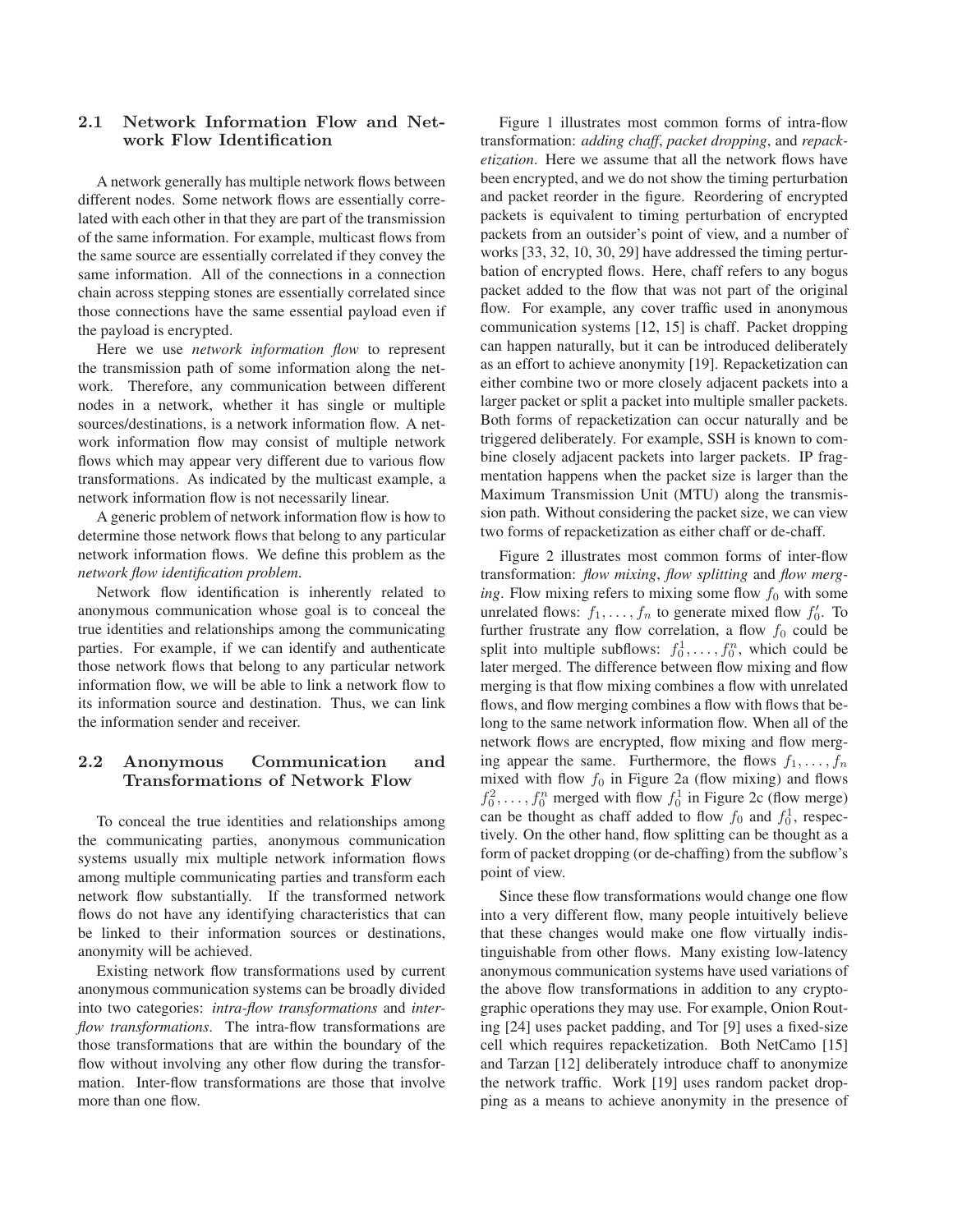

# **Figure 2. Inter-flow transformations**

active timing attacks. Hordes [27] uses multicast, which can be thought as a variation of flow splitting, to provide initiator (or sender) anonymity. All mix based anonymizing systems [4, 22, 17] use some sort of repacketization, packet reordering, or flow mixing to achieve sender anonymity, the receiver anonymity, or the unlinkability of sender and receiver.

Therefore, whether or not we could uniquely identify a network flow despite these flow transformations is a key problem that has a direct impact on some of the very foundations of existing anonymizing techniques. In the rest of this paper, we show that the combination of chaff, packet dropping, repacketization, flow mixing, and flow splitting does not necessarily make one flow indistinguishable from others.

# **3 Interval Centroid Based Watermarking Scheme**

We present a novel watermarking scheme that could make a sufficiently long flow uniquely identifiable even after significant transformations have occurred, such as by adding chaff, packet dropping, flow mixing, and flow splitting/merging. We start with the basic concepts and notions, and then we describe the watermark encoding and decoding processes. We further establish an upper bound on the decoding error probability assuming there is no active countermeasures. We will consider active countermeasures in Section 4. In the rest of this section, we use *packet flow* and *network flow* interchangeably.

#### **3.1 Time Interval and Centroid of Interval**

Given a packet flow of duration  $T_f > 0$ , we want to embed *l*-bit watermark with redundancy *r >* 0. Starting from offset  $o > 0$ , we can choose a duration  $T_d$  and divide it into  $2n$  (where  $n = r \times l$ ) intervals of length *T*  $(T > 0)$ :  $I_0, \ldots, I_{2n-1}$ . Assume there are  $n_p > 0$  packets  $P_1, \ldots, P_{n_p}$  in the 2*n* intervals. Let  $t_i$   $(i = 1, \ldots, n_p)$ represent the absolute time stamp of packet  $P_i$ , and  $t_0$  be the absolute time stamp of the start point of the first interval. Then  $t'_i = t_i - t_0$  is the relative time stamp of  $P_i$  from the starting point of the first interval. Apparently, packet *P<sup>i</sup>* would occur within interval  $\lfloor t'_i/T \rfloor$ .

We are interested in  $P_i$ 's relative position within its interval, and we use  $\Delta t_i$  to represent the  $P_i$ 's offset from the start point of its interval. Then we have

$$
\triangle t_i = t'_i \bmod T \tag{1}
$$

Therefore, dividing a duration  $T_d$  of a packet flow into equal size intervals is essentially a modulo operation, and the packets' relative positions within their respective intervals are essentially the remainders of the modulo operations on those packets in duration *Td*.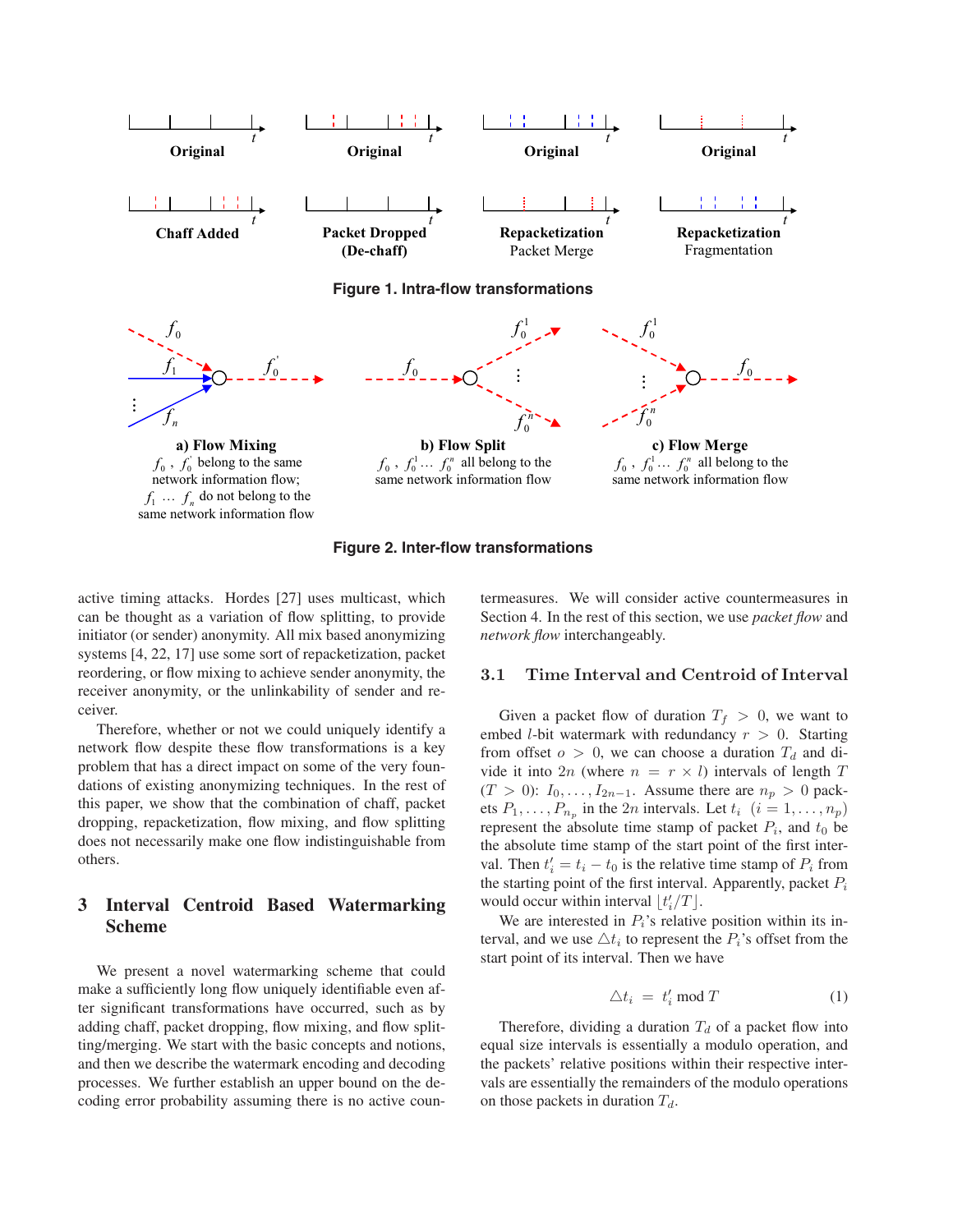

**Figure 3. Remainder distribution of modulo operation over normally distributed random variable**

Given any particular sequence of time stamps  $t'_{1}, \ldots, t'_{n_{p}}$ and a random interval length  $T > 0$ , when  $T \ll t'_{n_p} - t'_1$  and *n* are large,  $\Delta t_i = t'_i \text{ mod } T$  is approximately uniformly distributed in range [0, *T*). Figures 3 and 4 show the empirical distributions of the remainders of modulo 1000 operations over normally and exponentially distributed random variables, respectively. They clearly show that the remainder of modulo operation over random variables of different distributions is approximately uniformly distributed.

In other words, given any packet flow with sufficient packets, any randomly chosen offset *o >* 0 and any interval size  $T > 0$ , the relative positions of all packets within their respective intervals  $(\triangle t_i)$  are uniformly distributed.

Therefore, the expected value of  $\Delta t_i$  is

$$
E(\triangle t_i) = \frac{T}{2} \quad (i = 1, \dots, n)
$$
 (2)

and the variance of  $\Delta t_i$  is

$$
\text{Var}(\triangle t_i) = \frac{T^2}{12} \quad (i = 1, \dots, n) \tag{3}
$$

Assuming interval  $I_i$  ( $i = 0, \ldots, 2n - 1$ ) has  $n_i > 0$ packets  $P_{i_0}, \ldots, P_{i_{n_i-1}}$ , we are interested in the "balance" point" of those packets in each interval  $I_i$ . We define the *centroid* of interval  $I_i$  ( $i = 0, \ldots, 2n - 1$ ) as

$$
Cent(I_i) = \frac{1}{n_i} \sum_{j=0}^{n_i - 1} \triangle t_{i_j}
$$
 (4)

In case interval  $I_i$  is empty, we define Cent( $I_i$ ) to be  $\frac{T}{2}$ .



**Figure 4. Remainder distribution of modulo operation over exponentially distributed random variable**

# **3.2 Random Grouping and Assignment of Intervals**

We use the following process to independently and randomly choose *n* intervals out of the 2*n* intervals: we sequentially scan each of the 2*n* intervals and we independently and randomly choose the current interval with probability 0.5. We can expect to have *n* intervals randomly chosen. We call the *n* chosen intervals group *A* intervals and denote them as  $I_k^A$  ( $k = 0, ..., n - 1$ ). We call the rest of the *n* intervals group *B* intervals and denote them as  $I_k^B$  ( $k = 0, \ldots, n - 1$ ). Figure 5 shows the random grouping of the time intervals of a packet flow. Apparently, there are  $\frac{(2n)!}{n!n!}$  such equal groupings.

Now we randomly determine which intervals  $(I_k^A$  and  $I_k^B$ ,  $k = 0, ..., n - 1$ ) will be used for encoding watermark bit  $i$  ( $i = 0, \ldots, l - 1$ ). We scan each of  $I_k^A$  ( $k = 0, \ldots, n - 1$ ) and randomly assign, with probability  $\frac{1}{l}$ , the current interval for encoding watermark bit *i* (*i* =  $0, \ldots, l - 1$ ). Then we can expect to have  $r = \frac{n}{l}$ group A intervals assigned for each watermark bit. We denote the *j*-th  $(j = 0, ..., r - 1)$  group *A* interval assigned for watermark bit *i*  $(i = 0, \ldots, l - 1)$  as  $I_{i,j}^A$ . Similarly, we randomly assign each  $I_k^B$  ( $k = 0, ..., n - 1$ ) for encoding watermark bit  $i$  ( $i = 0, \ldots, l - 1$ ), and we denote the *j*-th  $(j = 0, \ldots, r-1)$  group *B* interval assigned for watermark bit *i*  $(i = 0, \ldots, l - 1)$  as  $I_{i,j}^B$ . Figure 6 illustrates the random assignment of the time intervals for embedding different watermark bits. There are totally  $\frac{n!}{(r!)^l}$  different such assignments.

We use  $N_{i,j}^A$  and  $N_{i,j}^B$  to represent the total packet numbers in interval  $I_{i,j}^A$  and  $I_{i,j}^B$ , respectively. Let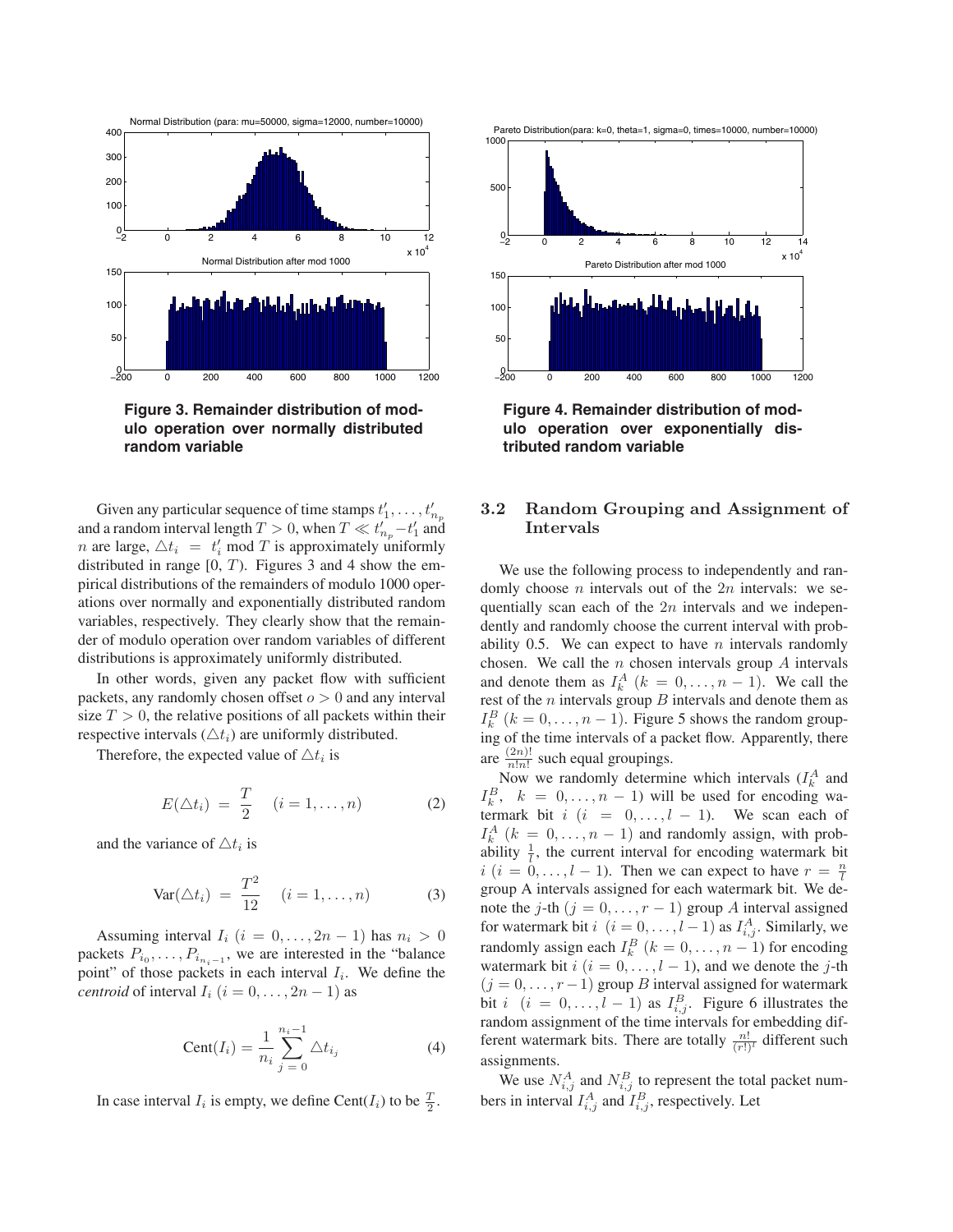

**Figure 5. Random grouping of time intervals of packet flow**

$$
N_i^A = \sum_{j=0}^{r-1} N_{i,j}^A \text{ and } N_i^B = \sum_{j=0}^{r-1} N_{i,j}^B
$$

Then  $N_i^A$  and  $N_i^B$  represent the total packet number of group A and B intervals, respectively, assigned for encoding watermark bit *i*.

Since we randomly assign each interval, with equal probability, to group *A* and *B*, and we randomly assign each group *A* and *B* intervals, with equal probability, for encoding each watermark bit, each of the 2*n* intervals has equal probability to be assigned for each watermark bit. In particular, each interval has  $\frac{r}{2n} = \frac{1}{2l}$  probability to be assigned for encoding watermark bit *i* as one of the  $I_{i,j}^A$  (*j* = 0, ..., *r* − 1), and each interval has  $\frac{r}{2n} = \frac{1}{2l}$ probability to be assigned for encoding watermark bit *i* as one of the  $I_{i,j}^B(j = 0, \ldots, r - 1)$ . In addition, each of  $I_{i,j}^A$ and each of  $I_{i,j}^B$  have equal probability to have each of the  $n_p$  packets. Therefore, the expected numbers of packets in group *A* and *B* intervals for encoding watermark bit *i* are

$$
E(N_i^A) = E(N_i^B) = \frac{n_p}{2l} \tag{5}
$$

#### **3.3 Watermark Encoding and Decoding**

In this section, we present the encoding and decoding processes of our interval centroid based watermarking scheme, and we formally establish an upper bound on the watermark decoding error probability.

Given a packet flow, offset  $o > 0$  and interval size *T*, we can have 2*r* intervals  $I_{i,j}^A$  and  $I_{i,j}^B$  ( $j = 0, \ldots, r - 1$ ) randomly grouped and assigned to encode watermark bit  $i$  ( $i = 0, \ldots, l - 1$ ). To encode or decode a watermark bit, we aggregate all of the time stamps in the *r* group A



**Figure 6. Random assignment of time intervals of packet flow**

and group B intervals  $(I_{i,j}^A$  and  $I_{i,j}^B$ ), respectively, and we calculate the centroids of those packets.

Let

$$
A_i = \frac{\sum_{j=0}^{r-1} [N_{i,j}^A \text{Cent}(I_{i,j}^A)]}{\sum_{j=0}^{r-1} N_{i,j}^A} = \frac{\sum_{j=0}^{r-1} \sum_{k=0}^{N_{i,j}^A - 1} \triangle t_{i,j,k}^A}{N_i^A}
$$
(6)

and

$$
B_i = \frac{\sum_{j=0}^{r-1} [N_{i,j}^B \text{Cent}(I_{i,j}^B)]}{\sum_{j=0}^{r-1} N_{i,j}^B} = \frac{\sum_{j=0}^{r-1} \sum_{k=0}^{N_{i,j}^B - 1} \Delta t_{i,j,k}^B}{N_i^B}
$$
(7)

where  $\triangle t_{i,j,k}^A$  and  $\triangle t_{i,j,k}^B$  represent the *k*-th packet in interval  $I_{i,j}^A$  and  $I_{i,j}^B$ , respectively.

Here,  $A_i$  and  $B_i$  are aggregated centroids of group A and B packets, respectively, assigned for encoding and decoding watermark bit *i*, and they are actually the sample means of those  $N_i^A \triangle t_{i,j,k}^A$ s and  $N_i^B \triangle t_{i,j,k}^B$ s, respectively, that fall within those *r* group A and B intervals  $I_{i,j}^A$  and  $I_{i,j}^B$  (*j* =  $0, \ldots, r-1$ ).<br>Since  $E(\triangle$ 

Since 
$$
E(\triangle t_{i,j,k}^A) = E(\triangle t_{i,j,k}^B) = \frac{T}{2}
$$
, we have

$$
E(A_i) = E(B_i) = \frac{T}{2} \tag{8}
$$

We encode and decode watermark bit *i* into the difference between *A<sup>i</sup>* and *Bi*. Let

$$
Y_i = A_i - B_i \tag{9}
$$

then  $E(Y_i) = 0$  and  $Y_i$  is symmetric around zero.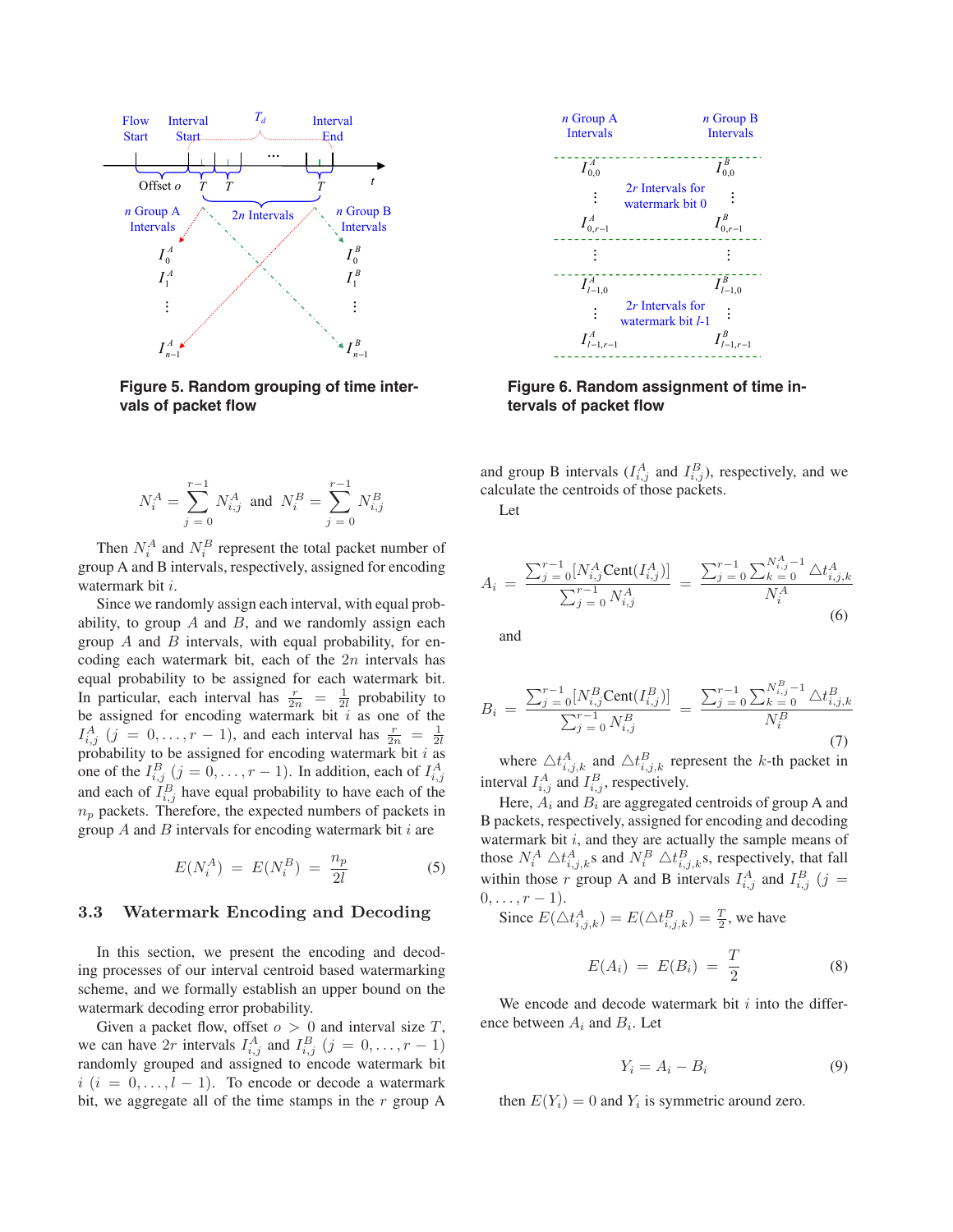

**Figure 7. Probability distribution of packet timing before and after watermark encoding delay**

#### **3.4 Watermark Encoding**

To encode bit '1', we deliberately increase  $A_i$  so that  $Y_i$ will be more likely to be positive than negative. Similarly, to encode bit '0', we deliberately increase  $B_i$  so that  $Y_i$  will be more likely to be negative than positive.

To increase  $A_i$  or  $B_i$ , we can simply delay each packet within each interval  $I_{i,j}^A$  or  $I_{i,j}^B$ . Let  $0 < a < T$  be the maximum delay to be applied,  $\Delta t_{i,j,k}$  be packet  $P_{i,j,k}$ 's offset from the start of its interval  $I_{i,j}$ , and  $\triangle t'_{i,j,k}$  be the resulting offset after *Pi,j,k* has been delayed. We delay packet *Pi,j,k* according to the following strategy

$$
\triangle t'_{i,j,k} = a + \frac{(T-a)\triangle t_{i,j,k}}{T}
$$
\n(10)

Since  $\triangle t_{i,j,k}$  is uniformly distributed on range  $[0, T)$ ,  $\Delta t'_{i,j,k} \in [a, T)$ . In fact,  $\Delta t'_{i,j,k}$  is uniformly distributed<sup>1</sup> on range [*a, T*). In other words, our delay strategy actually "squeezes" the original uniform distribution of  $\Delta t_{i,j,k}$  from range  $[0, T)$  to range  $[a, T)$ . Figure 7 illustrates the effect of our packet delay strategy over the distribution of packets within an interval of size *T*.

Let  $A'_i$  and  $B'_i$  be the random variables that denote the resulting values of  $A_i$  and  $B_i$ , respectively, after all the packets in  $I_{i,j}^A$  and  $I_{i,j}^B$   $(j = 0, \ldots, r - 1)$  have been delayed according to equation 10. Then we have

$$
E(A'_i) = E(B'_i) = \frac{T + a}{2} \tag{11}
$$

We use  $Y_i^1 = A'_i - B_i$  to represent the resulting value of  $Y_i$  after bit '1' is encoded by increasing  $A_i$ , and we use  $Y_i^0 = A_i - B'_i$  to represent the resulting value of  $Y_i$  after bit '0' is encoded by increasing  $B_i$ . We have

$$
E(Y_i^1) = \frac{a}{2}
$$
 and  $E(Y_i^0) = -\frac{a}{2}$  (12)



**Figure 8. encoding watermark bit by shifting the distribution of** *Y<sup>i</sup>*

where  $N_i = \min(N_i^A, N_i^B)$ .

Therefore, our watermark encoding actually shifts the distribution of  $Y_i$  to the left or right for  $\frac{a}{2}$ , and it makes the resulting distributions of  $Y_i^1$  and  $Y_i^0$  slightly more clustered than that of *Yi*. Figure 8 illustrates the effect of our watermark encoding over distribution of *Yi*.

#### **3.5 Watermark Decoding**

To decode the watermark from a flow, we can calculate each  $Y_i$  ( $i = 0, \ldots, l - 1$ ) given the correct decoding offset *o*, interval size *T*, and the exact interval grouping and assignment information. If  $Y_i$  is greater than 0, the decoding of watermark bit *i* is 1; otherwise, the decoding is 0.

Therefore, the probability that encoded bit '0' is mistakenly decoded as bit '1' is  $Pr[Y_i^0 > 0]$ , and the probability that encoded bit '1' is mistakenly decoded as bit '0' is  $Pr[Y_i^1 < 0].$ 

Now we apply Chebyshev inequality to  $Y_i^0$  and  $Y_i^1$  to derive the upper bound of the decoding error probability.

$$
Pr[|Y_i^1 - E(Y_i^1)| \ge \frac{a}{2}] \le \frac{4\text{Var}(Y_i^1)}{a^2} \le \frac{T^2 + (T - a)^2}{3a^2 N_i}
$$
(13)

Since distribution of  $Pr[Y_i^1 - \frac{a}{2}]$  is symmetric

$$
Pr[Y_i^1 < 0] = \frac{1}{2} Pr[|Y_i^1 - E(Y_i^1)| \ge \frac{a}{2}] \le \frac{T^2 + (T - a)^2}{6a^2 N_i}
$$
\n(14)

Similarly, we have

$$
Pr[Y_i^0 > 0] \le \frac{T^2 + (T - a)^2}{6a^2 N_i} \tag{15}
$$

Therefore, given any  $T$ ,  $0 < a < T$ , we can always minimize the decoding error to arbitrarily low by increasing *Ni*,

<sup>&</sup>lt;sup>1</sup>The derivation of  $\triangle t'_{i,j,k}$ 's distribution can be found in Appendix A.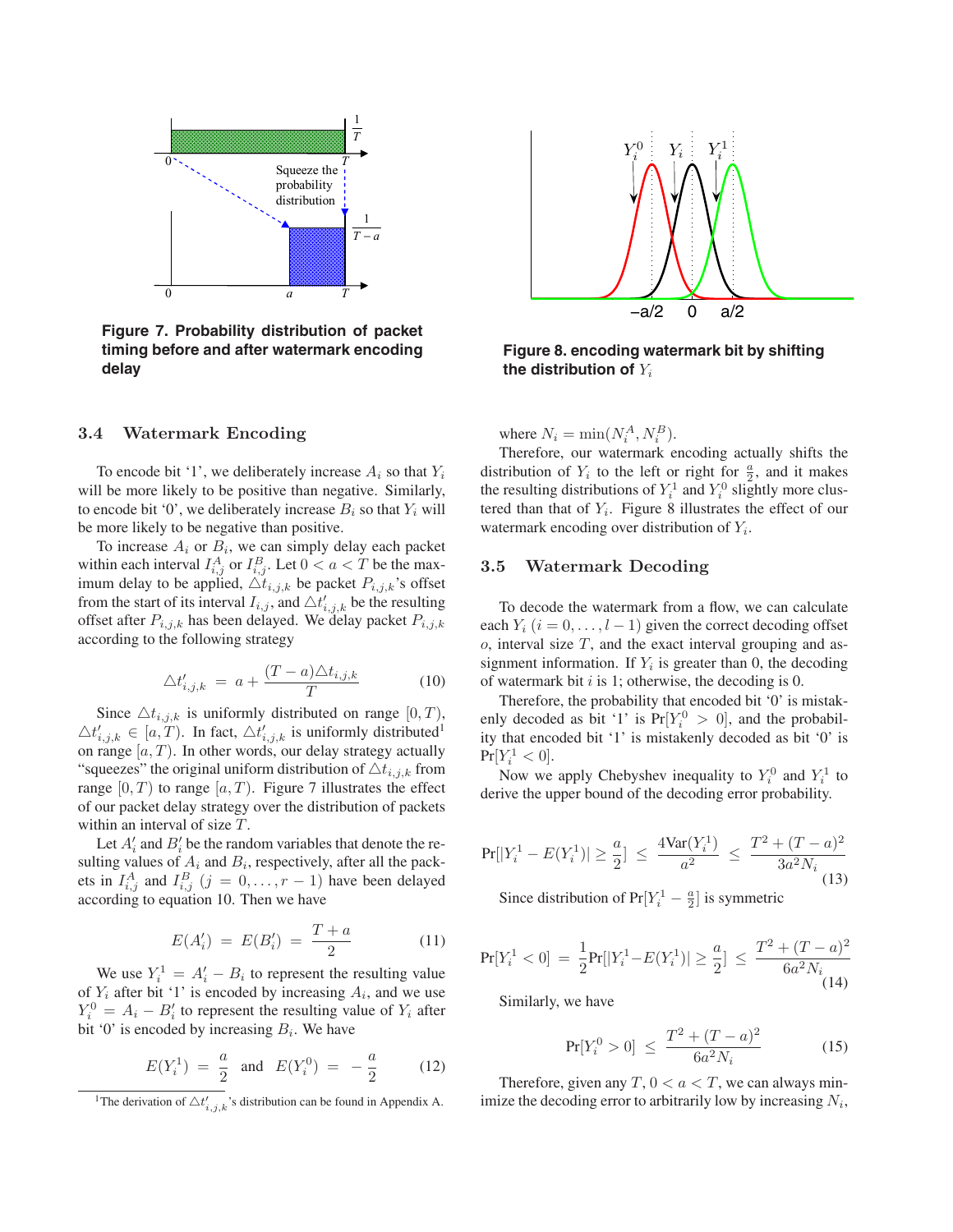which can be achieved by increasing the redundancy number *r* provided that the flow is long enough with sufficient packets.

# **4 Properties of the Interval Centroid Based Watermarking Scheme**

In this section, we present and analyze a few key properties of the interval centroid-based watermarking scheme that are fundamental to the capability of uniquely identifying a flow even after significant transformation has occurred.

Here, we use a pseudo random number generator (RNG) and a seed *s* to randomly group and assign each interval to a different watermarking bit. In other words, the random interval grouping and assignment are determined and represented by the RNG and seed *s* used. Tuple *<*  $o, T, RNG, s >$  represents the complete information needed for the watermarking encoder and decoder to determine the pseudo-random interval grouping and assignment for encoding and decoding the watermark, and it will be shared only between the watermarking encoder and decoder.

#### **4.1 Self-Synchronization**

Being able to self-synchronize during the decoding process is one of the most distinct features of our interval centroid based method compared with all watermarking methods. This property enables our watermarking method to uniquely identify flows even after they have been repacketized, merged/mixed with other flows, split into multiple subflows, and perturbed in packet timing.

Given the watermark embedding parameter tuple *< o*, *T*, RNG, *s >*, the decoder should be able to derive the exact random interval grouping and assignment used for encoding the watermark. However, the correct decoding offset not only depends on the value of *o* but also the clock setting of the decoding host as well as any timing perturbation on the packet timing. When the clock of the watermark decoding host is perfectly synchronized with the clock of the watermark encoding host and there is not packet timing perturbation, offset *o* will point to the correct decoding start time. When the clocks of the watermark encoding and decoding hosts are not perfectly synchronized, *o* will point to the wrong decoding start time. In addition, any network delay, network delay jitter, deliberate timing perturbation would shift the correct decoding offset.

Fortunately, our interval centroid-based watermarking could self-synchronize the decoding offset with the encoding offset even if 1) the clocks of the watermark encoding host and decoding host are not synchronized; 2) there is substantial network delay, delay jitter or timing perturbation on the watermarked flows. Due to the symmetric nature



**Figure 9. Decoding with different offsets**

of our random interval grouping and assignment for watermark encoding and decoding, the decoding with wrong offsets appears random and it tends to have  $\frac{l}{2}$  different bits than the encoded *l*-bit watermark. This property gives us an easy way to determine if the decoding offset used is correct. When decoding from a host without precise clock synchronization with the watermark encoding host, we can simply try a range of different offsets, and the offset that results in the closest match with the watermark is the correct offset for decoding. Figure 9 shows the offline decoding of a flow that was watermarked with a 32-bit watermark (with 10 second offiset) under different offsets, and it clearly shows that only the offset that is very close to the correct one yields the best watermark decoding.

One cost of trying different offsets is that it tends to increase the false-positive rate of the watermark decoding. For example, if we try 10 different offsets for decoding, the resulting watermark decoding false-positive rate could be increased to up to 10 times the original false-positive rate. Nevertheless, we can lower the aggregated false-positive rate of the multi-offset decoding sufficiently by lowering the false-positive rate of the single-offset decoding if we have enough packets.

# **4.2 Robustness Against Chaff and Flow Mixing**

Robustness against chaff and flow mixing/merging is the most important property of our interval centroid-based watermarking scheme. In this subsection, we analyze the strength of our method by establishing an upper bound on the decoding error probability in the presence of chaff.

Given any packet flow of *n* packets, we consider any other packets added to or mixed with the original flow as *chaff* or *chaff packets*. Assume there are totally *m* chaff packets  $P_{c,1}, \ldots, P_{c,m}$  added to packet flow  $P_1, \ldots, P_n$ , then the resulting flow  $P'_1, \ldots, P'_{m+n}$  ( $P'_i$  is either  $P_j$  or  $P_{c,j}$ ) is a mix of the original flow and the chaff.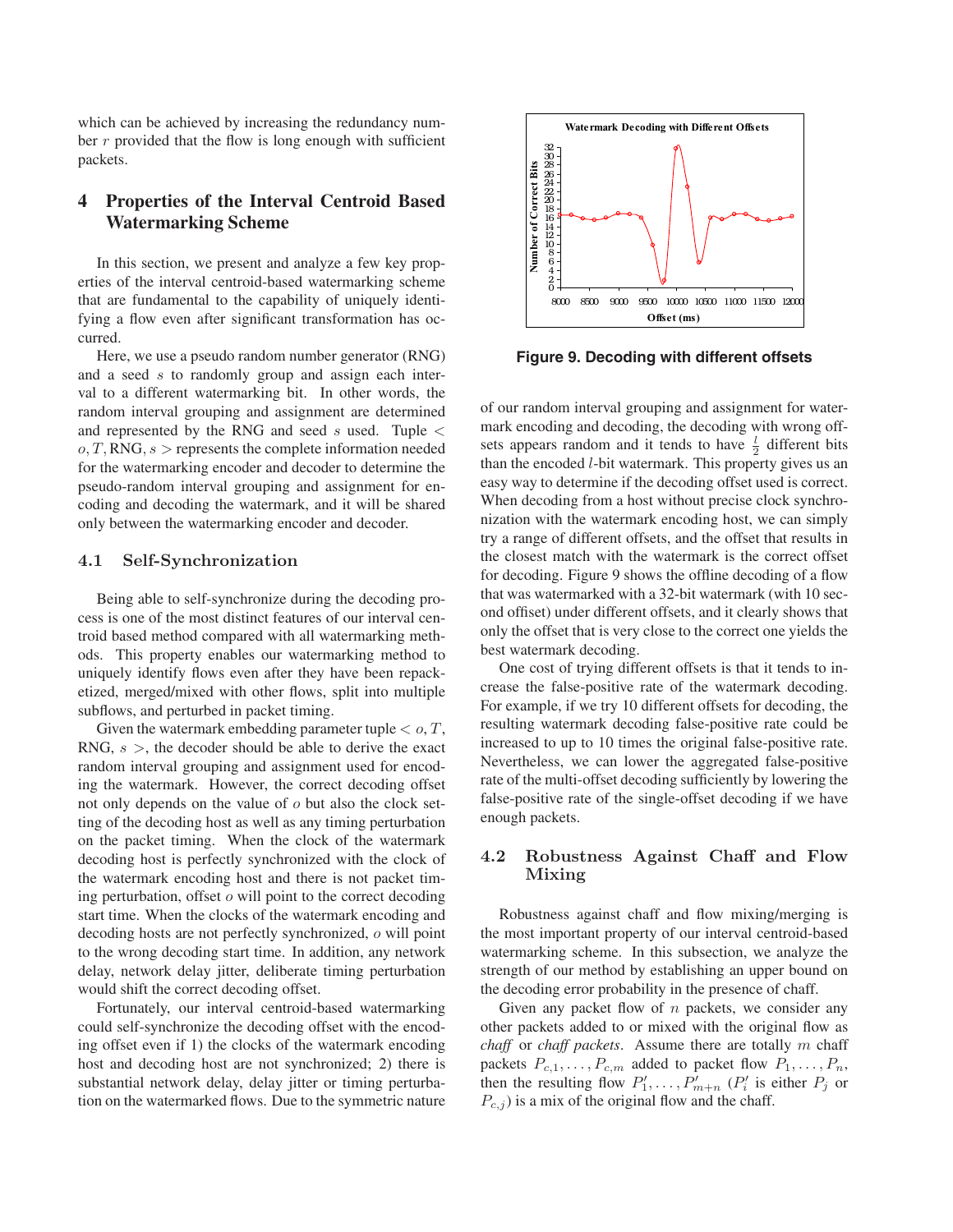Here we consider all the chaff packets as originating from another random packet flow. From Section 3.1, we know that the relative offsets of all chaff packets within their respective intervals are uniformly distributed. Therefore, the chaff added to a watermarked flow tends to shift the centroid within each interval toward the center of the interval, which would weaken the strength of the embedded watermark. In the rest of this subsection, we quantitatively analyze the negative impact of chaff.

We use  $\triangle \hat{t}_{i,j,k}^{\overline{A}}$  and  $\overline{\triangle} \hat{t}_{i,j,k}^B$  to represent the offsets of the *k*-th chaff packet added to the *j*-th group A interval  $I_{i,j}^A$ and group B interval  $I_{i,j}^B$ , respectively. Let  $M_{i,j}^A$  and  $M_{i,j}^B$ be the number of chaff packets added to interval  $I_{i,j}^A$  and *I*<sup>B</sup><sub>*i,j*</sub> , respectively. The  $M_i^A = \sum_{j=0}^{r-1} M_{i,j}^A$  and  $M_i^B =$  $\sum_{j=0}^{r-1} M_{i,j}^B$  are the total number of chaff packets added to those *r* group A intervals  $I_{i,j}^A$  and *r* group B intervals  $I_{i,j}^A$ , respectively, assigned for watermark bit *i*.

We first consider the statistical characteristics of the offsets of the chaff packets within their intervals. Let

$$
C_i^A = \frac{\sum_{j=0}^{r-1} \sum_{k=0}^{M_{i,j}^A - 1} \triangle \hat{t}_{i,j,k}^A}{M_i^A}
$$
 (16)

and

$$
C_i^B = \frac{\sum_{j=0}^{r-1} \sum_{k=0}^{M_{i,j}^B - 1} \triangle \hat{t}_{i,j,k}^B}{M_i^B}
$$
(17)

Now we consider the impact of the chaff packets over the watermark detection error probability  $Pr[Y_i^0 > 0]$  and  $Pr[Y_i^1 < 0]$ . Let  $\hat{Y}_i^0$  and  $\hat{Y}_i^1$  be the random variables that denote the resulting values of  $Y_i^0$  and  $Y_i^1$ , respectively, after chaff has been added. Then the probability that bit '1' is mistakenly decoded as bit '0' is  $Pr[\hat{Y}_i^1 \le 0]$ , and the probability that bit '0' is mistakenly decoded as bit '1' is  $Pr[\hat{Y}_i^0 > 0]$ . By applying the Chebyshev inequality to  $\hat{Y}_i^0$ and  $\hat{Y}_i^1$ , we establish the following upper bounds on the decoding error probabilities (we omit the detailed derivation due to space limitation):

$$
Pr[\hat{Y}_i^0 > 0] = Pr[\hat{Y}_i^0 - E(\hat{Y}_i^0) > -E(\hat{Y}_i^0)] \quad (18)
$$
  
= 
$$
\frac{1}{2} Pr[|\hat{Y}_i^0 - E(\hat{Y}_i^0)| \ge -E(\hat{Y}_i^0)]
$$
  

$$
\le \frac{Var(\hat{Y}_i^0)}{2(E(\hat{Y}_i^0))^2} = \frac{(1 + R_B)^2 T^2}{3a^2 N_i (1 + R)}
$$

$$
\Pr[\hat{Y}_i^1 < 0] \le \frac{\text{Var}(\hat{Y}_i^1)}{2(E(\hat{Y}_i^1))^2} = \frac{(1 + R_A)^2 T^2}{3a^2 N_i (1 + R)}\tag{19}
$$

Here,  $R_A = \frac{M_i^A}{N_i^A}, R_B = \frac{M_i^B}{N_i^B}, R = \frac{M_i}{N_i}$ , and they represent the ratios between the number of chaff packets and the number of original packets. By the law of large numbers,  $R_A \approx R_B \approx R$  when  $N_i$  is large. Equations 18 and 19 show that the larger the  $R_A$ ,  $R_B$ ,  $R$ , the higher the decoding error probabilities. This result confirms our intuition: the more chaff, the more errors the decoding tends to have. However, no matter how large the  $R_A$ ,  $R_B$ ,  $R$  (as long as they are finite), we can always make the decoding error probabilities arbitrarily close to zero by having sufficiently large  $N_i$ . From equation 5, we can make  $N_i$  sufficiently large by having sufficiently large  $n_p$  provided the flow is sufficiently long and there are enough packets.

The important result here is that our interval centroidbased watermarking scheme can achieve asymptotic errorfree decoding even if the number of chaff packets added is many times more than the number of original packets, provided the original flow is long enough and has enough packets. This result holds true regardless of the distribution of chaff added and it counters the claims by Blum *et al.* [5].

## **4.3 Robustness Against Packet Dropping, Repacketization, and Flow Splitting**

Packet dropping, merging adjacent packets, and splitting flows into multiple subflows will decrease the number of packets in the original flow. We can summarize this effect as de-chaff. Since we randomly divide flow duration into multiple intervals and randomly group those intervals for each watermark bit, any packet lost should be uniformly distributed within each interval  $I_{i,j}^A$  and  $I_{i,j}^B$ . Therefore, when there are enough packets left in the flow, the centroids of all the intervals tend to remain the same even after the packets have been randomly dropped and merged. This property would allow the embedded watermark to persist even after random packet dropping, merging, or flow splitting.

# **5 Experiments**

# **5.1 Real-Time Experiments on Live Anonymized Web Traffic**

We conducted real-time penetration experiments on the Total Net Shield service provided by leading anonymizing service provider www.anonymizer.com. According to www.anonymizer.com, the Total Net Shield is their "ultimate solution in online identity protection". This makes it an attractive candidate for examining the effectiveness of our flow watermarking technique in identifying transformed network flows.

Figure 10 illustrates the setup of our real-time experiments. We watermarked the live Web traffic from www.usatoday.com and we wanted to see if our watermark could penetrate the the Total Net Shield service provided by www.anonymizer.com. We set up an Apache server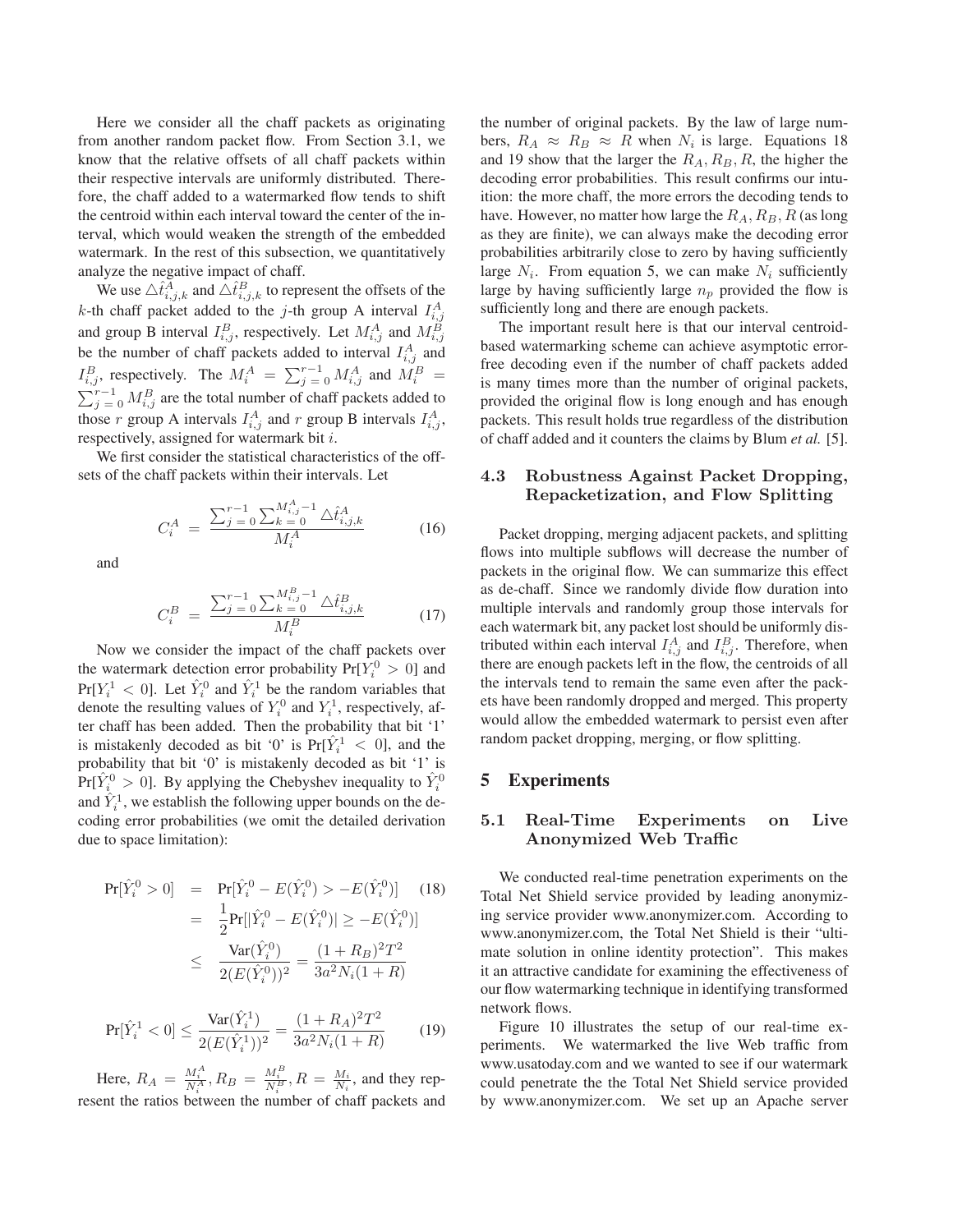

**Figure 10. Experimental setup for penetrating the Total Net Shield service by www.anonymizer.com**

as a reverse proxy to www.usatoday.com so that we could access all the Web pages of www.usatoday.com by pointing a browser to the URLs of our Apache server. This setup also enabled us to watermark most Web traffic from www.usatoday.com at our Apache server machine. We noticed that our Apache reverse proxy did not catch all of the Web traffic between the Web servers of www.usatoday.com and our client. In a separate experiment, we found that about 11% of the Web traffic from www.usatoday.com, most of which was related to JavaScript, did not pass our Apache server. Therefore, when we watermarked the Web traffic from www.usatoday.com at our Apache server machine, we only watermarked 89% of them. In other words, when the Web traffic from www.usatoday.com reached the entry point(s) of anonymizer.com, it consisted of watermarked traffic mixed with unwatermarked traffic.

From the client machine, we browsed various Web pages of www.usatoday.com through anonymizer.com's Total Net Shield. All of the HTTP traffic between the client machine and anonymizer.com was transferred through the SSH tunnel. From our Apache server's point of view, all of the HTTP requests originated from hosts within anonymizer.com. We also noticed that one click from the client's browser could trigger multiple connections between our Apache server and multiple access points of anonymizer.com.

We conducted our experiments between 10:00am to 20:00pm from April 19 to 24, 2006. We chose to use a 500 ms time interval, 350 ms maximum delay, and 10 seconds offset for embedding 32-bit watermarks into the live Web traffic. We randomly generated 100 32-bit watermarks, each of which had a Hamming distance of at least 12 to any other watermarks. We used redundancy numbers 12, 14, 16, 18, and 20, which required the Web traffic duration from 394 to 650 seconds. For each redundancy number, we conducted 20 separate experiments with 20 different watermarks. Table 1 shows the statistics of the Web traffic collected at the client machine and the Apache server machine. For all redundancy numbers, both the average packet numbers and average packet rates at the client side were about 90% of those at the server side. However, the average packet sizes at the client side were only about 43% of the average packet sizes at the server side. As a result, the average information flow rates (in terms of bytes/second) at the client side were around 39% of those at the server side. This observation indicates that anonymizer.com had removed over 60% information from the Web traffic returned by www.usatoday.com. Such a drastic content filtering has made the inter-packet timing characteristics of the flows before and after the anonymizer's Total Net Shield appear completely different.

Despite of the significant flow transformations (i.e., repacketization, flow mixing, and packet dropping) and network delay jitter introduced by www.anonymizer.com to the Web traffic, we were able to achieve surprisingly good results in linking the information sender and receiver through our flow watermarking technique. When we decoded the 32-bit watermark from a network flow, we allowed a few bits mismatched with the watermark we were seeking. The number of allowed mismatched bits is called the Hamming distance threshold in our watermark decoding. Figure 11 shows that we can achieve a 100% watermark detection rate with a Hamming distance thresholds of 5, 6, 7, and 8, respectively, and redundancy of 20 from the Web traffic received at the client side. This only requires less than 11 minutes active browsing. With less than  $6\frac{1}{2}$  minutes of active browsing traffic, we were able to achieve a 60% watermark detection rate with a Hamming distance threshold of 5. By decoding each of the 100 watermarked network flows with 99 different watermarks, we calculated the watermark de-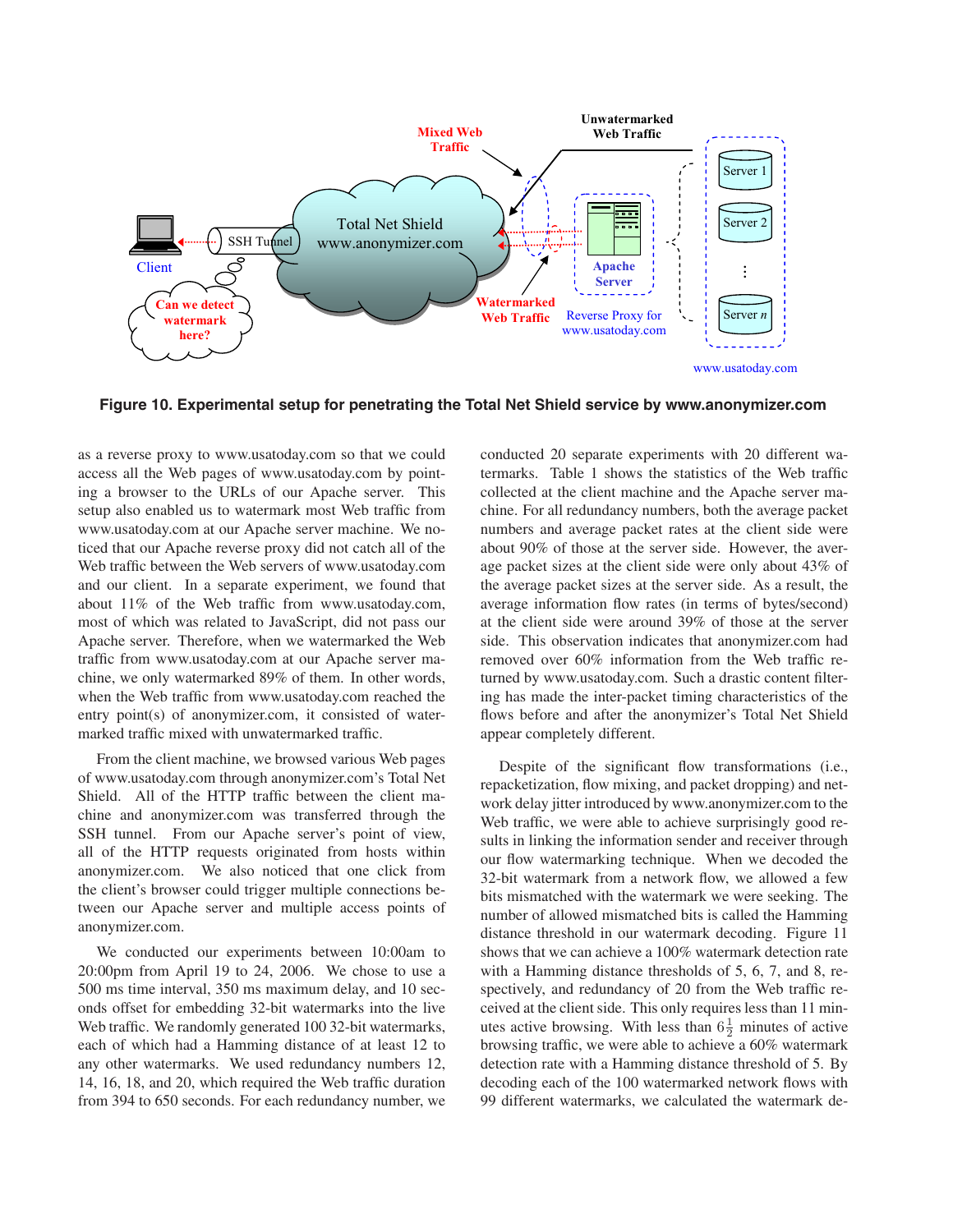| <b>Redundancy Number</b>           |             | 12      | 14      | 16      | 18      | 20      |
|------------------------------------|-------------|---------|---------|---------|---------|---------|
| Average Number                     | from Server | 3748    | 4301    | 4745    | 5246    | 5489    |
| of Packets                         | to Client   | 3356    | 3884    | 4332    | 4774    | 5031    |
| <b>Packet Number Ratio</b>         |             | 89.54%  | 90.30%  | 91.29%  | 91.00%  | 91.66%  |
| Average Packet                     | from Server | 8.83    | 8.90    | 8.83    | 8.57    | 8.19    |
| Rate (Pkt/sec)                     | to Client   | 7.88    | 8.02    | 8.05    | 7.79    | 7.54    |
| <b>Packet Rate Ratio</b>           |             | 89.24%  | 90.11\% | 91.17%  | 90.90%  | 92.06%  |
| Average Packet                     | from Server | 801.84  | 806.45  | 804.52  | 812.73  | 814.09  |
| Size (Byte)                        | to Client   | 354.28  | 349.18  | 351.89  | 346.80  | 353.85  |
| <b>Packet Size Ratio</b>           |             | 44.18%  | 43.30%  | 43.74%  | 42.67%  | 43.47%  |
| Average Information Flow           | from Server | 7080.23 | 7177.37 | 7103.87 | 6965.11 | 6667.36 |
| Rate (Byte/sec)                    | to Client   | 2791.69 | 2800.45 | 2832.69 | 2701.56 | 2668.04 |
| <b>Information Flow Rate Ratio</b> |             | 39.43%  | 39.02%  | 39.88%  | 38.79%  | 40.02%  |

**Table 1. Packet Flow Statistics of Online Experiments**



**Figure 11. Watermark detection true positive rate with different redundancy numbers and different Hamming distance thresholds**



**Figure 12. Watermark detection false positive rate with different redundancy numbers and different Hamming distance thresholds**

tection false positive rate. Figure 12 shows that we achieved a less than 0.3% watermark detection false positive rate with a Hamming distance threshold of 5 for all redundancy levels. These results on live Web traffic confirmed that our flow watermarking technique can effectively penetrate the anonymizing service provided by www.anonymous.com.

## **5.2 Offline Experiments**

We obtained 100 watermarked flows by encoding a synthetic flow, generated by tcplib [8], with 100 different 32-bit watermarks. We used redundancy number  $r = 20$ , interval size  $T = 500$ ms, and timing adjustment  $a = 350$ ms. For each watermarked flow, we further generated 10 transformed flows by adding uniformly distributed chaff (or bogus packets) of rates between 10 to 100 packets/second. We then tried to decode the 1000 transformed watermarked flows with correct watermarking parameters. For all rates of chaff, we are able to obtain a 100% watermark detection rate while getting no more than a 0.5% watermark detection false positive rate. Since the average packet rate of the original unwatermark synthetic flow is only 0.8 packet/second, the flow we watermarked has only about 512 packets. A chaff rate of 100 packets/second is over 120 times more than the packet rate of the original flow. We also tried watermark decoding with normally distributed chaff, and we could achieve virtually a 100% watermark detection rate when the normally distributed chaff is 4 times more than the original packets.

These results confirmed our claim that it is possible to uniquely identify a long network flow even if the amount of chaff added to the flow is many times more than the number of original packets as indicated by equations (18) and (19). This also implies that a flow can be uniquely identified even if it is mixed with other flows. Our offline ex-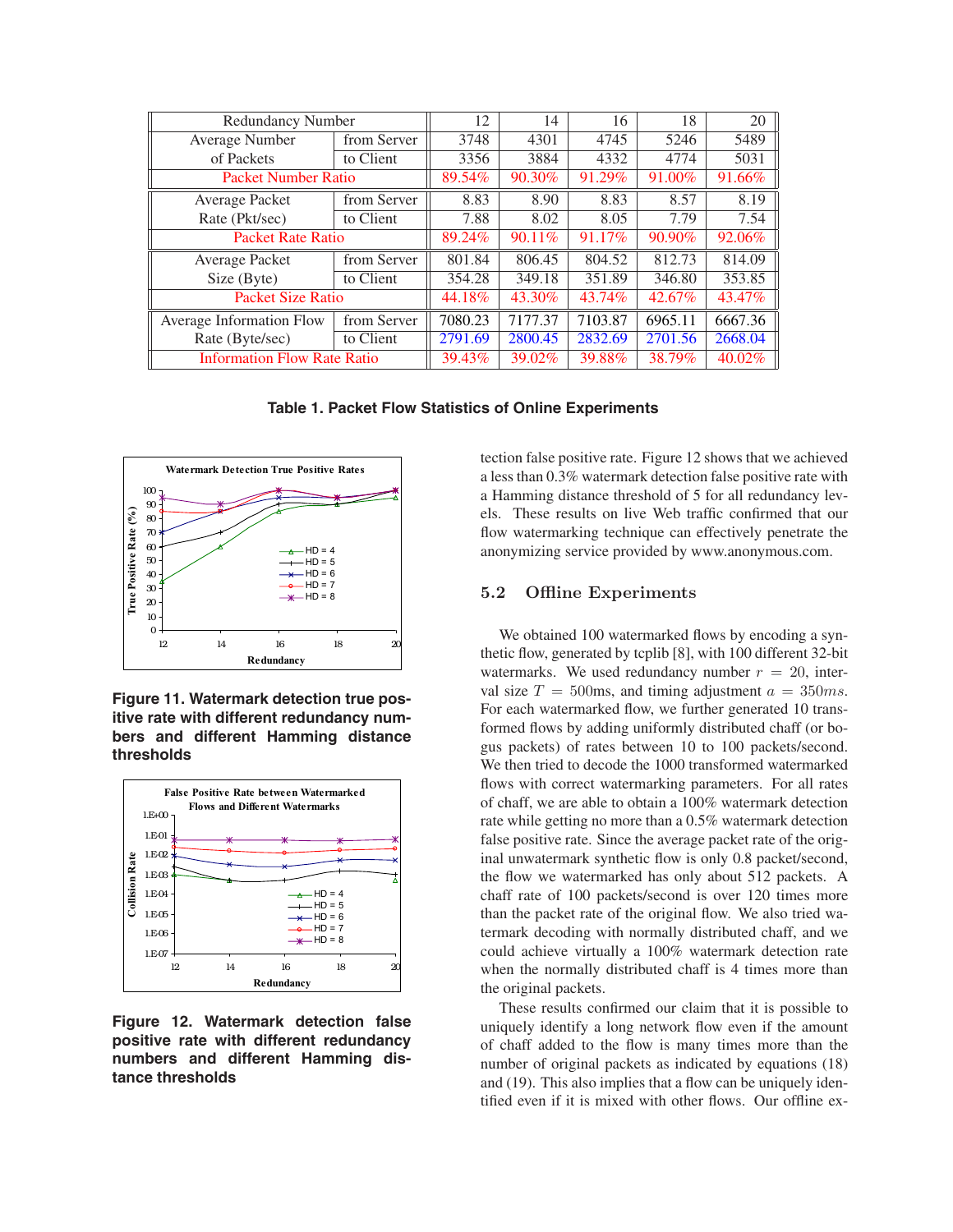

**Figure 13. Watermark detection rates of split Subflows**

periments also confirmed that when two watermarked flows are mixed, both watermarks could be successfully decoded from the mixed flow by our interval centroid based watermarking scheme.

For each of the 100 watermarked flows (with 100 different watermarks), we randomly and uniformly split them into 2, 3, 4, 5, 6 subflows. We tried to detect the watermark from each of the subflows. Figure 13 shows the average watermark detection rates from various subflows under different Hamming distance thresholds. The figure indicates that splitting a flow into a few subflows does not make a flow unidentifiable as long as each subflow has a reasonable number of packets. In specific, we could get about 80% watermark detection rate with Hamming Distance threshold 5 on each of the 3 subflows that were split from a 512-packet flow. These results imply that a watermarked flow can be uniquely identified even if substantial portion of its packets have been dropped.

To evaluate the robustness of our interval centroid based watermarking scheme against timing perturbation, we introduced uniformly distributed random timing perturbation to every packet of the 100 watermarked flows, and tried to detect the watermark from the perturbed flows. Figure 14 shows the average watermark detection rates under various levels of random timing perturbation. It clearly indicates that the interval centroid based watermarking scheme is robust against any timing perturbation that is less than the interval size *T*.

#### **5.3 Discussion**

Our experimental results confirm that our interval centroid based watermarking scheme is highly effective in identifying sufficiently long flows even after significant transformations have occurred. This technique allows us to effectively link an anonymized packet flow to the orig-



**Figure 14. Watermark detection rates with timing perturbation**

inal packet flow. Here the number of packets in a packet flow is the fundamental limiting factor of the robustness of our flow watermarking scheme against various flow transformations. As shown in our real-time experiments on www.anonymizer.com, our flow watermarking technique only need about 5,500 packets to penetrate the best anonymizing service of www.anonymizer.com, which uses combinations of flow mixing, repacketization and substantial packet dropping in addition to timing perturbation due to network delay jitter. For single flow transformation such as adding cover traffic, packet dropping, flow mixing, flow splitting, flow merging, our flow watermarking technique could be effective on packet flows of only a few hundred packets.

Since we can watermark a network flow from its source (e.g. from the Web site), we can make sure that whenever a flow is watermarked, only the watermarked flow is observable by others. Without access to the original unwatermarked flow, it would be very difficult, if possible at all, for any one to tell whether an arbitrary flow has been watermarked. In addition, our random grouping and assignment of intervals would make it difficult to detect the existence of watermark in a flow via statistical analysis of the interpacket timing characteristics.

## **6 Related Works**

A number of low-latency anonymous communication systems [1, 24, 9, 25, 12, 15, 22, 4, 17] have been developed based on proxies or MIXes. Notably, Onion Routing [24], and its second generation, Tor [9], use public key encryption on a pre-determined sequence of proxies to protect the transport of TCP flows. Crowds [25] uses randomly selected proxies to hide the information's sender and receiver. However, none of these methods were designed to provide the unlinkability of sender and receiver. NetCamo [15] and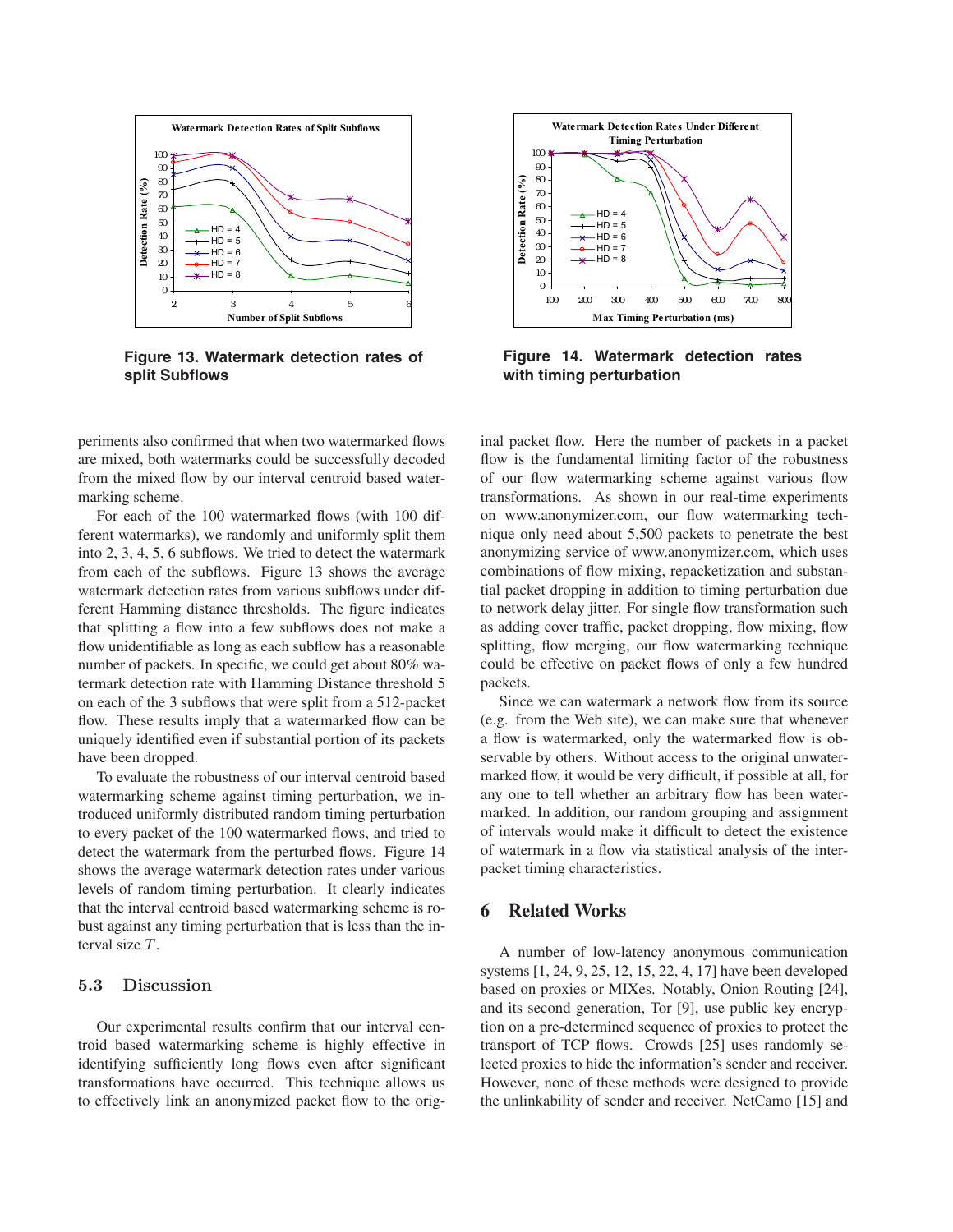Tarzan [12] used cover traffic to provide low-latency anonymous communication. A leading anonymous communication service provider, www.anonymizer.com [1], uses multiple proxies and a number of flow transformations (i.e., repacketization, packet dropping, flow mixing/merging) to provide its low-latency anonymous communication services. Instead of relying on proxies or MIXes, Hordes [27] leverages multicasting to provide sender anonymity. P5 [26] uses broadcast to provide sender-, receiver-, and senderreceiver anonymity assuming the adversary is passive.

There are also substantial works on attacking the privacy of Web application and low-latency anonymous communication systems. Felton and Schneider [11] identified an exploit of the Web cache which would allow a malicious Web site to infer whether its visitors have visited some other Web pages. Sun *et al.* [28] investigated how to statistically identify Web pages based on HTTP object size. Levine *et al.* [19] investigated passive timing-based attacks on lowlatency anonymizing systems with the assumption that the attacker could control both the first and the last mix in the anonymizing network. However, they only provided a theoretical analysis on general low-latency anonymizing models, and no real experiments or tests were performed on real systems. Murdoch *et al.* [20] proposed a low-cost timing attack on Tor [9] with the assumption that the attacker could control a corrupt Tor node. Wang *et al.* [29] proposed an active watermarking technique that can uniquely identify VoIP flows anonymized by www.findnot.com [2]. Compared with their watermarking method, ours is able to selfsynchronize during the watermark decoding process which makes our watermarking scheme robust against such flow transformations as repacketization, packet dropping, flow mixing/merging/splitting in addition to timing perturbation.

Fu *et al.* [13] analyzed the effectiveness of traffic padding in resisting traffic analysis and showed that constant rate traffic padding is not optimal. Gogolewski *et al.* [14] investigated the implications when a user could only choose from a limited subset of all possible proxies in anonymous communication and showed that the anonymity could be degraded dramatically even if the set of all possible proxies was large. Kesdogan *et al.* [18] investigated the theoretical limits of the anonymity provided by the MIXes in the presence of omnipresent passive adversary. However, their result is limited to the MIXes that do not introduce any bogus traffic or dummy messages. Compared with their analysis, ours does not require the global monitoring capability, and our attack is effective even if the anonymizing system introduces bogus traffic or bogus messages.

Peng *et al.* [21] proposed an offline statistical method to detect the existence of watermark embedded in a network flow by method [30]. However, their watermark detection method assumes the watermark embedding follows some simple patterns and requires access to both the unwatermarked and watermarked flows to be effective. Since our interval centroid based watermarking scheme 1) uses nontrivial random grouping and assignment of intervals and 2) could prevent others from accessing the unwatermarked flow by watermarking a flow from its source, it is unlikely that method [21] could detect our watermark from a given flow offline.

# **7 Conclusions**

It is a common belief that drastic flow transformations would effectively disguise network flows and traffic padding is effective in anonymizing network flows. The main contribution of this paper is that we have demonstrated that existing flow transformations, such as adding bogus packet, packet dropping, flow mixing, flow splitting, and flow merging, in addition to timing perturbation do not necessarily make a long network flow indistinguishable from others.

By developing a novel flow watermarking technique, we are able to uniquely identify a long flow even if it has gone through drastic flow transformations. In particular, our analysis has revealed a rather surprising result regarding the inherent limitation of flow transformations in anonymizing network flows – a sufficiently long network flow could be uniquely identified even if the amount of cover traffic (or bogus packets) is many times more than the original packets. In addition to demonstrating the theoretical limitations of the flow transformation based low-latency anonymizing systems, we have also developed the first practical attack on a leading commercial anonymizing system. Our real-time experiments on www.anonymizer.com have shown that we only need a little over 10 minutes of active surfing traffic (about 5500 packets) to penetrate the Total Net Shield service provided by www.anonymizer.com.

Our packet flow watermarking attack is based on the packet timing correlation between the original packet flow and the anonymized packet flow. Since no practical low-latency anonymizing system could remove all the mutual information from the packet timing domain, our flow watermarking attack is applicable to all practical low-latency anonymous communication systems. It is an open research problem to determine whether and to what extent we can practically achieve good anonymity through low-latency anonymous communication systems in the presence of active adversary.

**Acknowledgement** The authors would like to thank the anonymous reviewers for their insightful comments that helped to improve the presentation of this paper. This work was partially supported by NSF Grants CNS-0524286 and CT-0627493.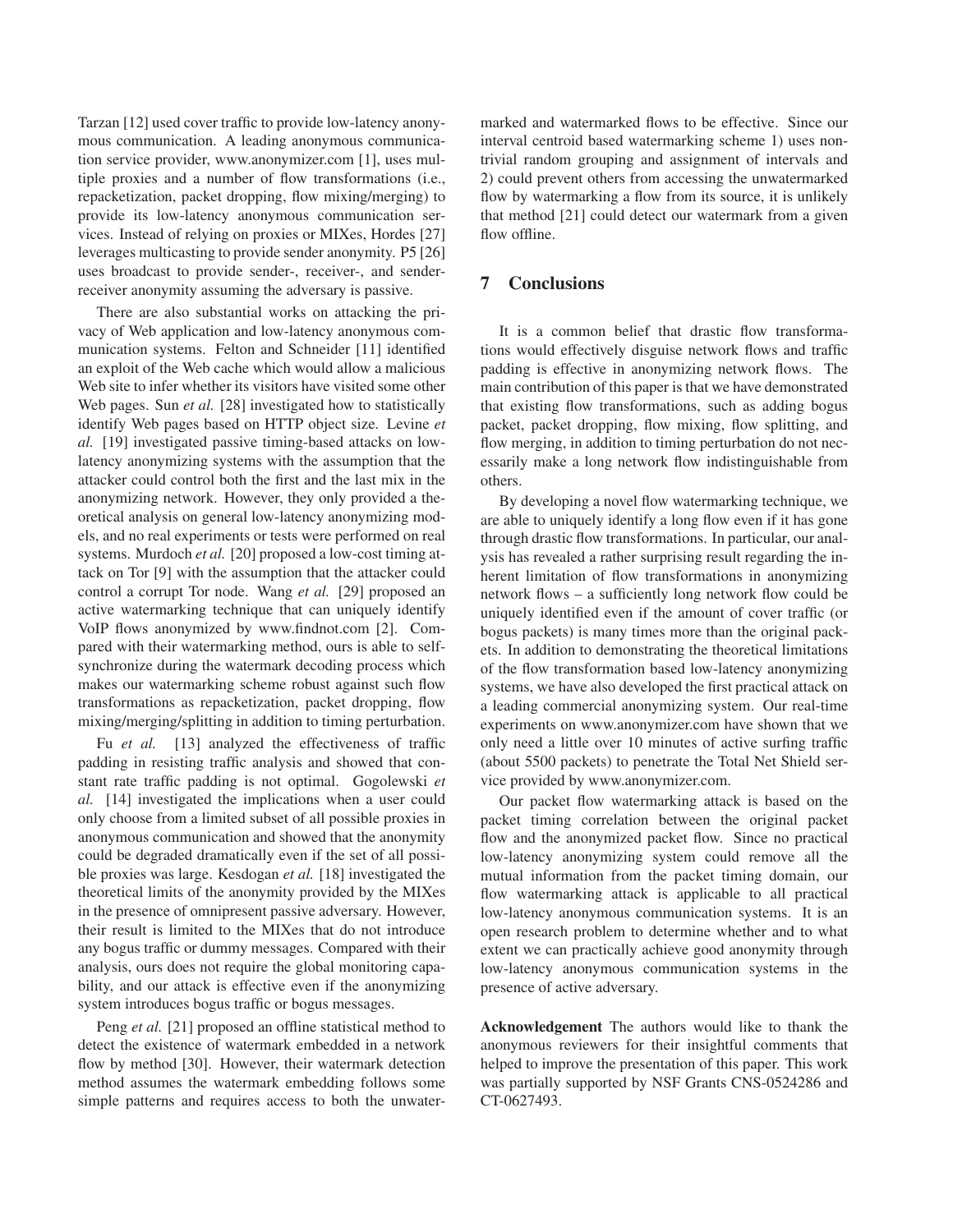# **References**

- [1] Anonymizer Inc. http://anonymizer.com.
- [2] Findnot. http://findnot.com.
- [3] O. Berthold, H. Federrath, and M. Kohntopp. Project anonymity and unobservability in the internet. In *Proceedings of Computers Freedom and Privacy*, April 2000.
- [4] O. Berthold, H. Federrath, and S. Köpsell. Web MIXes: A system for anonymous and unobservable Internet access. In H. Federrath, editor, *Proceedings of Designing Privacy Enhancing Technologies: Workshop on Design Issues in Anonymity and Unobservability*, pages 115–129. Springer-Verlag, LNCS 2009, July 2000.
- [5] A. Blum, D. Song, and S. Venkataraman. Detection of interactive stepping stones: Algorithms and confidential bounds. In *Proceedings of the 7th International Symposium on Recent Advances in Intrusion Detection (RAID 2004)*, October 2004.
- [6] D. Chaum. Untraceable electronic mail, return addresses, and digital pseudo-nyms. *Communications of the ACM*, 4(2), February 1981.
- [7] D. Chaum. The dining cryptographers problem: Unconditional sender and receipient untraceability. *Journal of Cryptography*, 1(1), 1988.
- [8] P. B. Danzig and S. Jamin. Tcplib: A library of tcp internetwork traffic characteristics. Technical Report USC-CS-91- 495, University of Southern California, 1991.
- [9] D. Dingledine, N. Mathewson, and P. Syverson. Tor: The second generation onion router. In *Proceedings of the 13th USENIX Security Symposium*, August 2000.
- [10] D. Donoho, A. Flesia, U. Shankar, V. Paxson, J. Coit, and S. Staniford. Multiscale stepping stone detection: Detecting pairs of jittered interactive streams by exploiting maximum tolerable delay. In *Proceedings of the 5th International Symposium on Recent Advances in Intrusion Detection (RAID 2002)*, pages 17–35, October 2002.
- [11] E. Felton and M. Schneider. Timing attacks on web privacy. In *Proceedings of the 7th ACM Conference on Computer and Communications Security (CCS 2000)*, pages 25–32, November 2000.
- [12] M. Freedman and R. Morris. Tarzan: A peer-to-peer anonymizing network layer. In *Proceedings of the 9th ACM Conference on Computer and Communications Security (CCS 2002)*, pages 193–206, 2002.
- [13] X. Fu, B. Graham, R. Bettati, and W. Zhao. On countermeasures to traffic analysis attacks. In *Proceedings of the 2003 IEEE Workshop on Information Assurance*, pages 188–195. IEEE, June 2003.
- [14] M. Gogolewski, M. Klonowski, and M. Kutylowski. Local view attack on anonymous communication. In *Proceedings of ESORICS 2005*, September 2005.
- [15] Y. Guan, X. Fu, D. Xuan, P. U. Shenoy, R. Bettati, and W. Zhao. Netcamo: Camouflaging network traffic for qosguaranteed mission critical applications. *IEEE Transactions on Systems, Man, and Cybernetics*, 31(4):253–265, July 2001.
- [16] Y. Guan, C. Li, D. Xuan, R. Bettati, and W. Zhao. Preventing traffic analysis for real-time communication networks. In *Proceedings of Military Communications Conference (MIL-COM 1999)*, pages 744–750. IEEE, November 1999.
- [17] A. Jerichow, J. Müller, A. Pfitzmann, B. Pfitzmann, and M. Waidner. Real-Time MIXes: A Bandwidth-Efficient Anonymity Protocol. *IEEE Journal on Selected Areas in Communications*, 16(4), 1998.
- [18] D. Kesdogan, D. Agrawal, V. Pham, and D. Rautenbach. Fundamental Limits on the Anonymity Provided by the MIX Technique. In *Proceedings of the 2006 IEEE Symposium on Security and Privacy*, pages 86–99, 2006.
- [19] B. Levine, M. Reiter, C. Wang, and M. Wright. Timing attacks in low-latency mix systems. In *Proceedings of 8th Financial Cryptography*, 2004.
- [20] S. Murdoch and G. Danezis. Low-cost traffic analysis of tor. In *Proceedings of the 2005 IEEE Symposium on Security and Privacy*, pages 183–195, May 2005.
- [21] P. Peng, P. Ning, D. S. Reeves. On the Secrecy of Timing-Based Active Watermarking Trace-Back Techniques. In *Proceedings of the 2006 IEEE Symposium on Security and Privacy*, pages 334-348, 2006.
- [22] A. Pfitzmann, B. Pfitzmann, and M. Waidner. ISDNmixes: Untraceable Communication with Very Small Bandwidth Overhead. In *Proceedings of the GI/ITG Conference on Communication in Distributed Systems*, pages 451–463, February 1991.
- [23] A. Pfitzmann and M. Waidner. Networks without user observability - design options. *Computers and Security*, 6(2):158–166, 1987.
- [24] M. Reed, P. Syverson, and D. Goldschlag. Anonymous connections and onion routing. *IEEE JSAC Copyright and Privacy Protection*, 1998.
- [25] M. K. Reiter and A. D. Rubin. Crowds: Anonymity for web transactions. *ACM Transactions on Information and System Security*, 1(1):66–92, November 1998.
- [26] R. Sherwood, B. Bhattacharjee, and A. Srinivasan. P5: A protocol for scalable anonymous communication. In *Proceedings of the 2002 IEEE Symposium on Security and Privacy*, May 2002.
- [27] C. Shields and B. N. Levine. A protocol for anonymous communication over the internet. In *Proceedings of the 7th ACM Conference on Computer and Communications Security (CCS 2000)*, pages 33–42, 2000.
- [28] Q. Sun, D. R. Simon, Y.-M. Wang, W. Russell, V. N. Padmanabhan, and L. Qiu. Statistical identification of encrypted web browsing traffic. In *Proceedings of the 2002 IEEE Symposium on Security and Privacy*, pages 19–30, Berkeley, California, May 2002.
- [29] X. Wang, S. Chen, and S. Jajodia. Tracking anonymous peerto-peer voip calls on the internet. In *Proceedings of the 10th ACM Conference on Computer and Communications Security (CCS 2005)*, pages 81–91, Alexandra, VA, November 2005. ACM.
- [30] X. Wang and D. Reeves. Robust correlation of encrypted attack traffic through stepping stones by manipulating of interpackets delays. In *Proceedings of the 10th ACM Conference on Computer and Communications Security (CCS 2003)*, pages 20–29, 2003.
- [31] X. Wang, D. Reeves, and S. Wu. Inter-packet delay based correlation for tracing encrypted connnections through stepping stones. In *Proceedings of the 7th European Symposium on Research in Computer Security (ESORICS 2002)*, LNCS-2502, pages 244–263. Springer-Verlag, 2002.